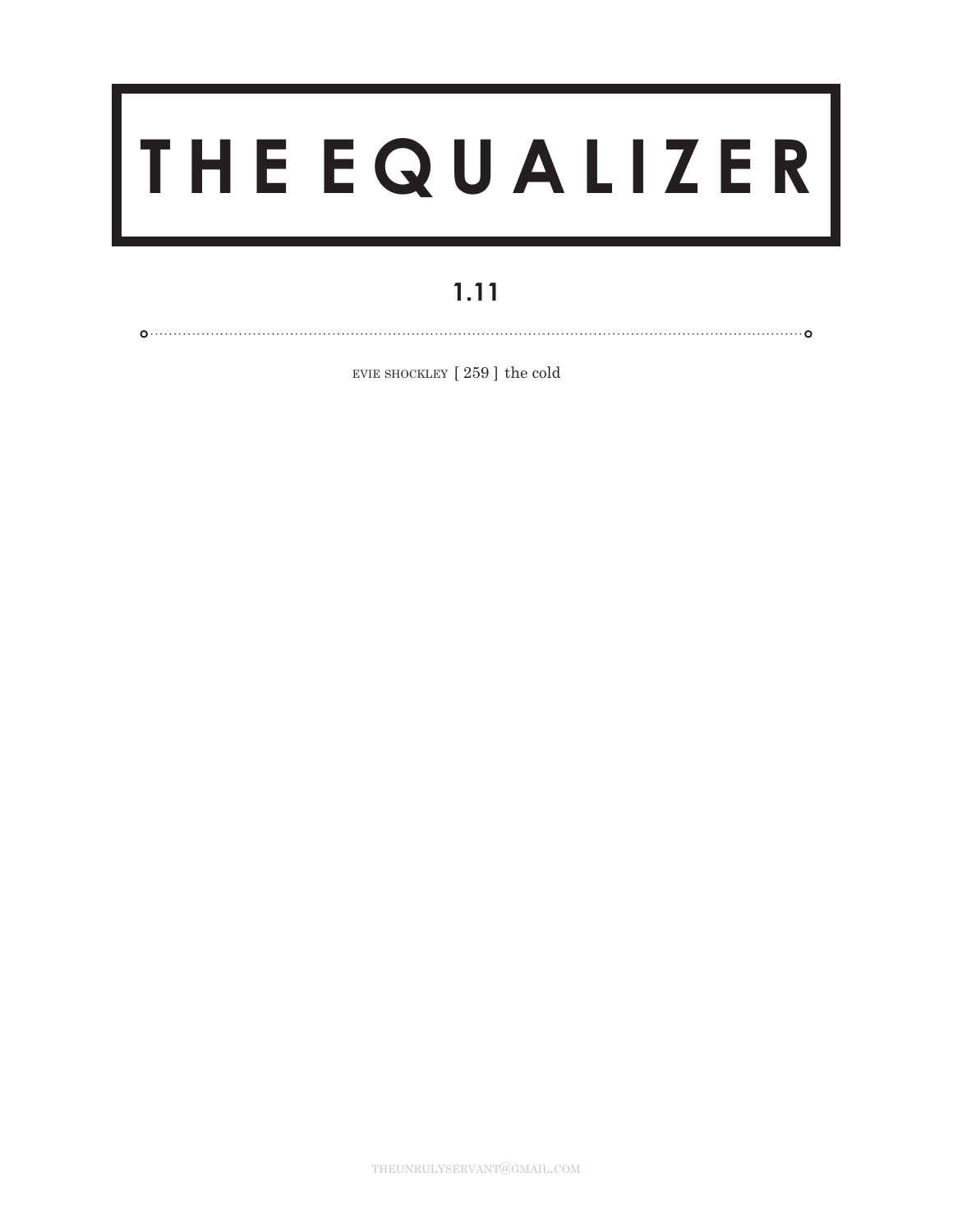## *the cold*

## 

—and after the panic,

what?

the groaning of some machine meant to comfort us the dry-eyed wakefulness the work still to be done

where there's a whistle, there's a chill where a sliver of light, a poem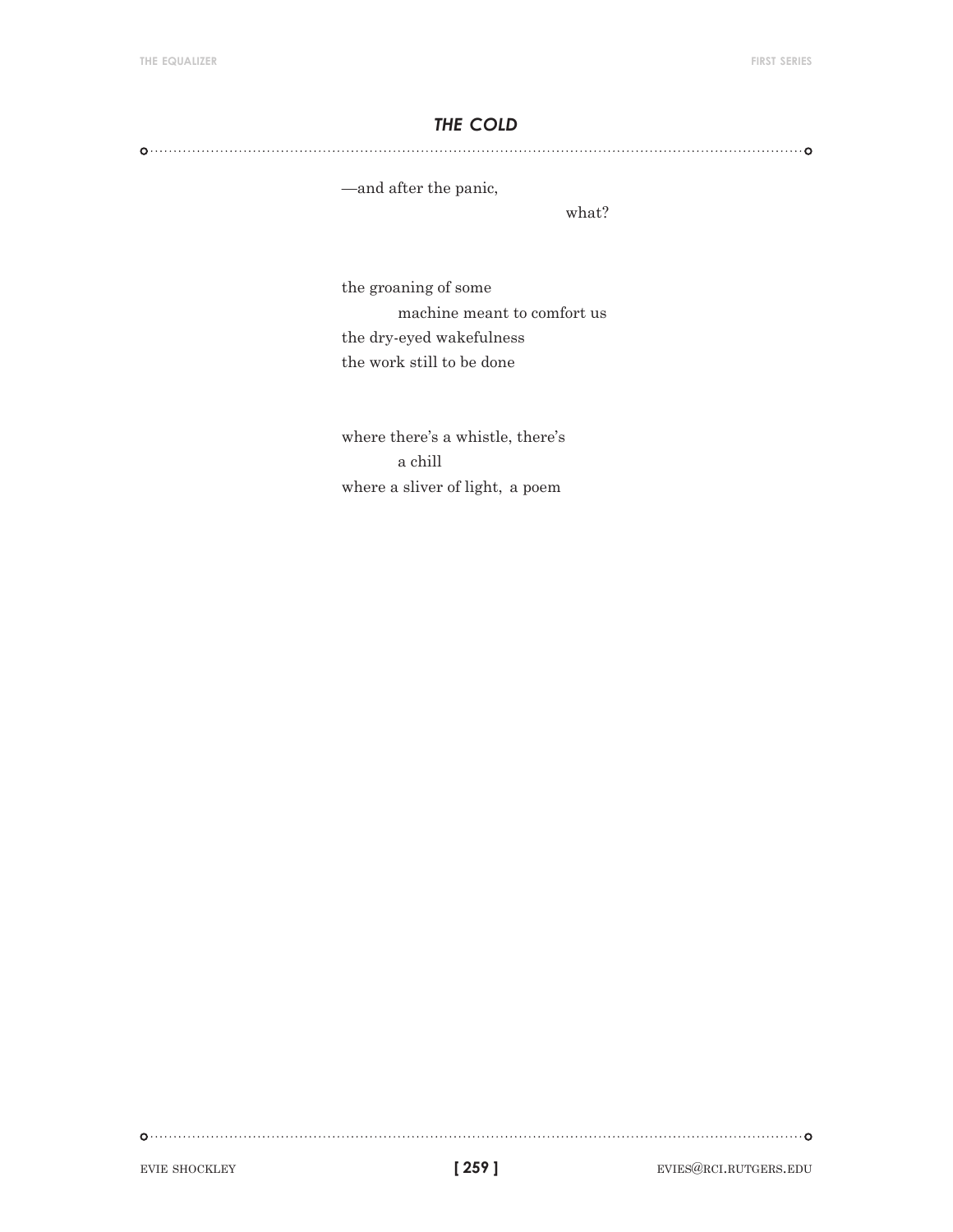—that some morning we will push the earth too far

will feel its bony elbow pushing back will fall into it as it caves in to our demands

under the moon's snow-stare at dumpsite we should quake :: it's our fault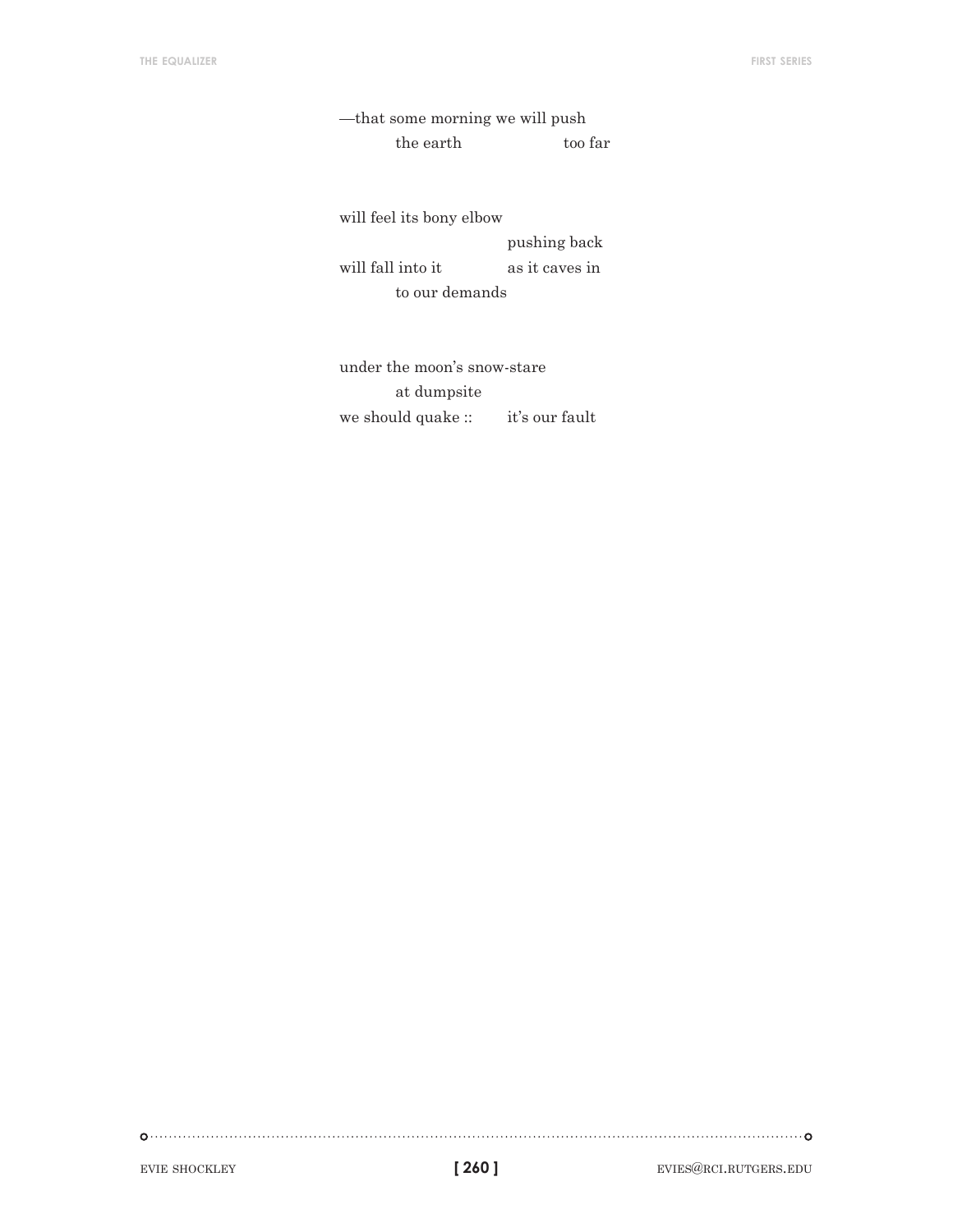—the cold of a bomb crater radiates

through the smoking rubble of families through scattered twigs :: young underfed lives

living and dead revisit together the fruitless olive trees and prayers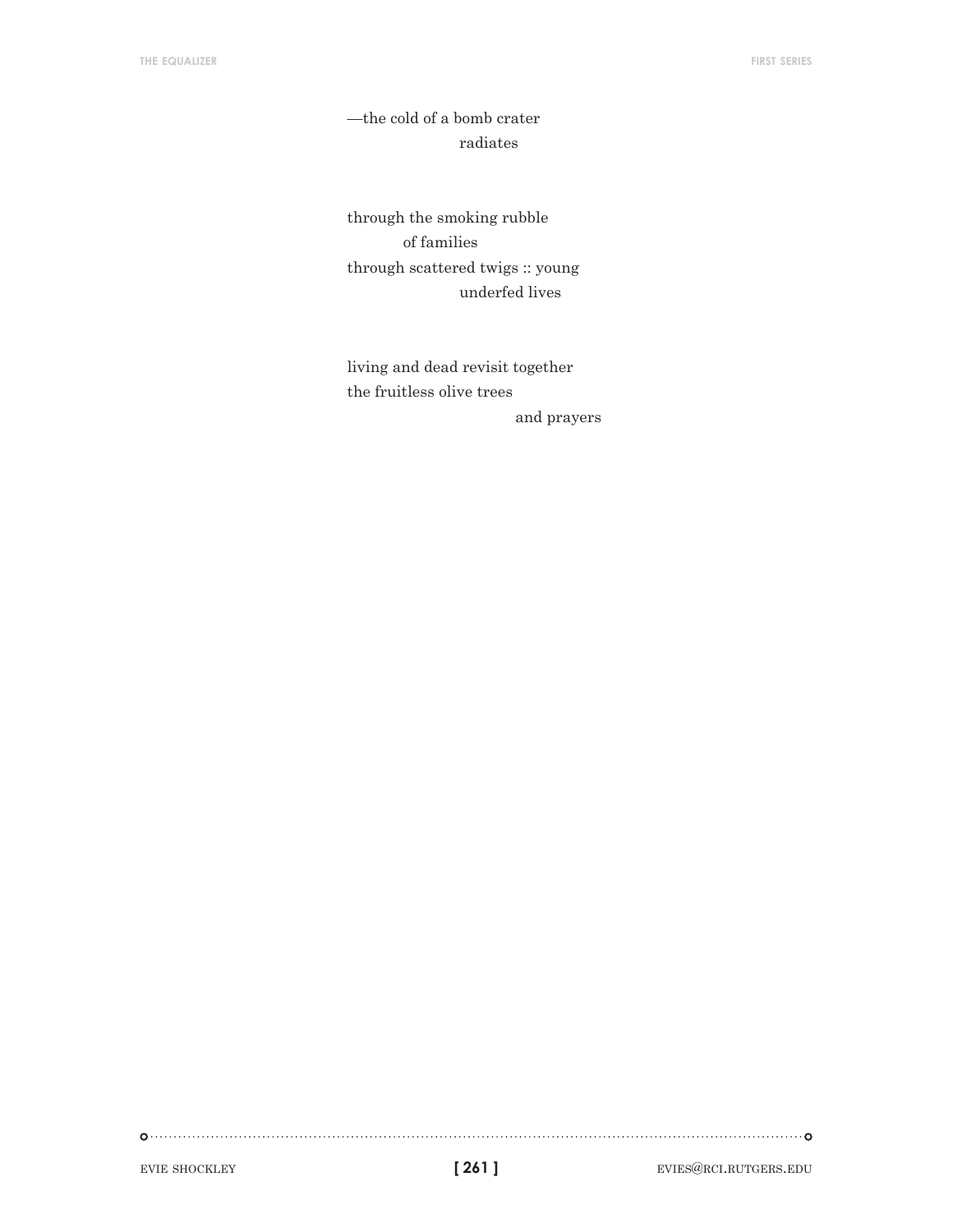| —and after anticipation, |           |
|--------------------------|-----------|
| where is                 | the body? |
|                          |           |

| safely encased in marble |                    |
|--------------------------|--------------------|
| littered across          |                    |
| contested                | terrain            |
| lips propped open        | $\left( \ \right)$ |

| the footprints didn't sully |      |       |
|-----------------------------|------|-------|
| the snow                    |      | until |
| they doubled                | back |       |

 $\begin{picture}(100,100)(0,0) \put(0,0){\vector(1,0){100}} \put(10,0){\vector(1,0){100}} \put(10,0){\vector(1,0){100}} \put(10,0){\vector(1,0){100}} \put(10,0){\vector(1,0){100}} \put(10,0){\vector(1,0){100}} \put(10,0){\vector(1,0){100}} \put(10,0){\vector(1,0){100}} \put(10,0){\vector(1,0){100}} \put(10,0){\vector(1,0){100}} \put(10,0){\vector(1,0$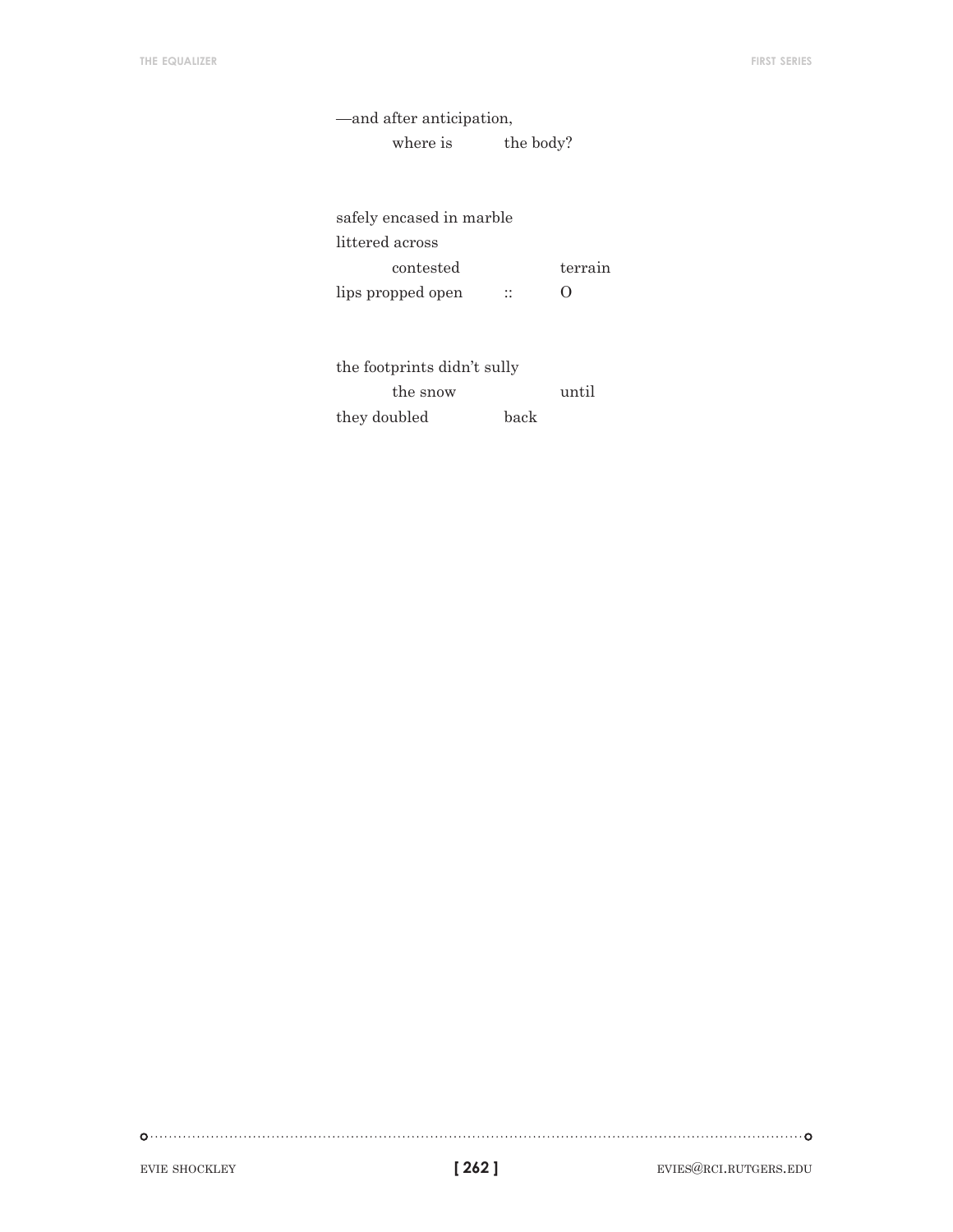—as if tired of repetition nature veers off

hurricanes recalibrate our tolerance for wind and water tsunamis chart new merritory equatorial muscles, nuzzles polar

abnormal is the new natural the flood next time recycled metaphor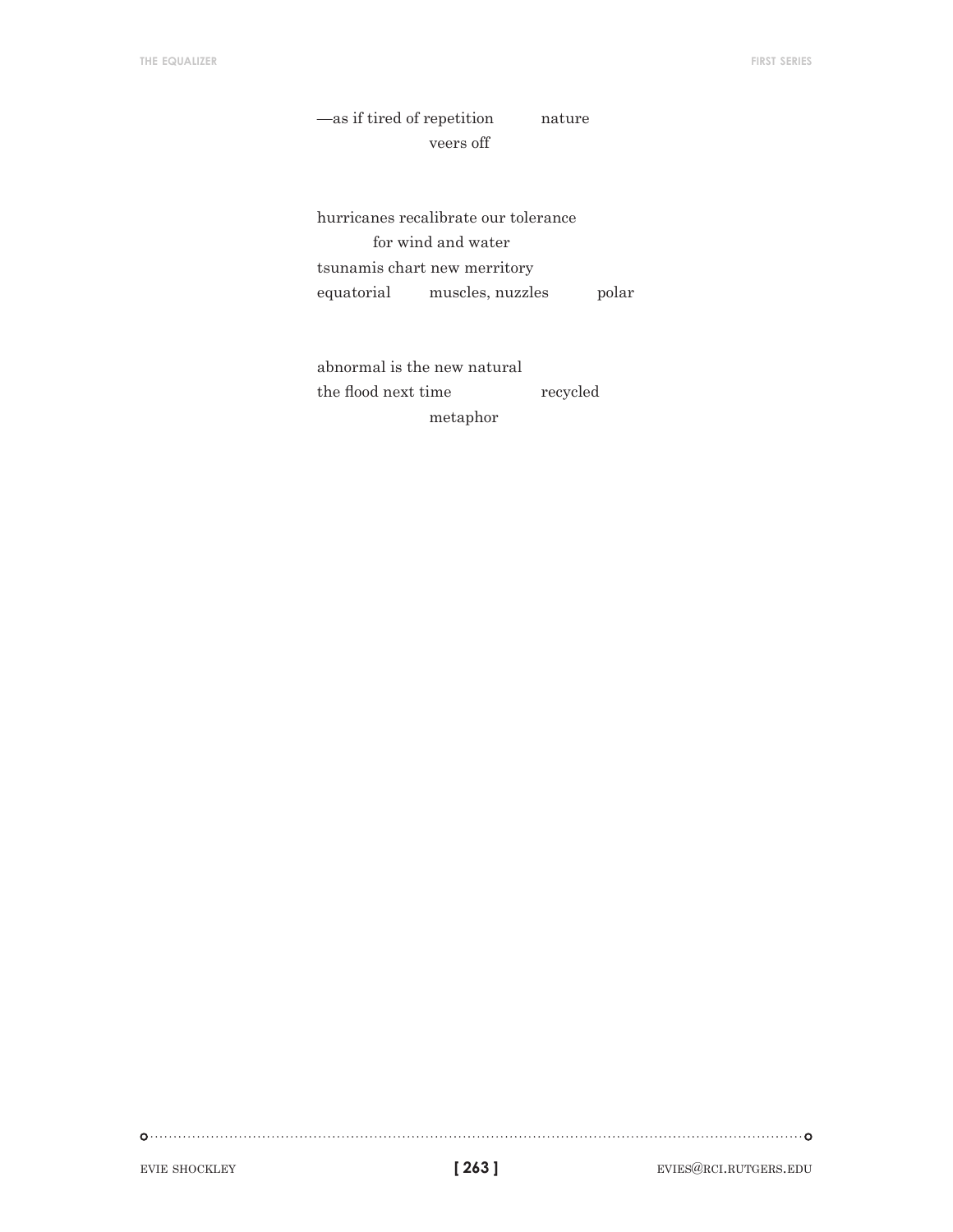—or nostalgia for one's ownly

culture

the draft from the window threatening to open that said to be gone but palpably upon one

goosebumps sweat blisters scabs the body's outer layer giving itself a way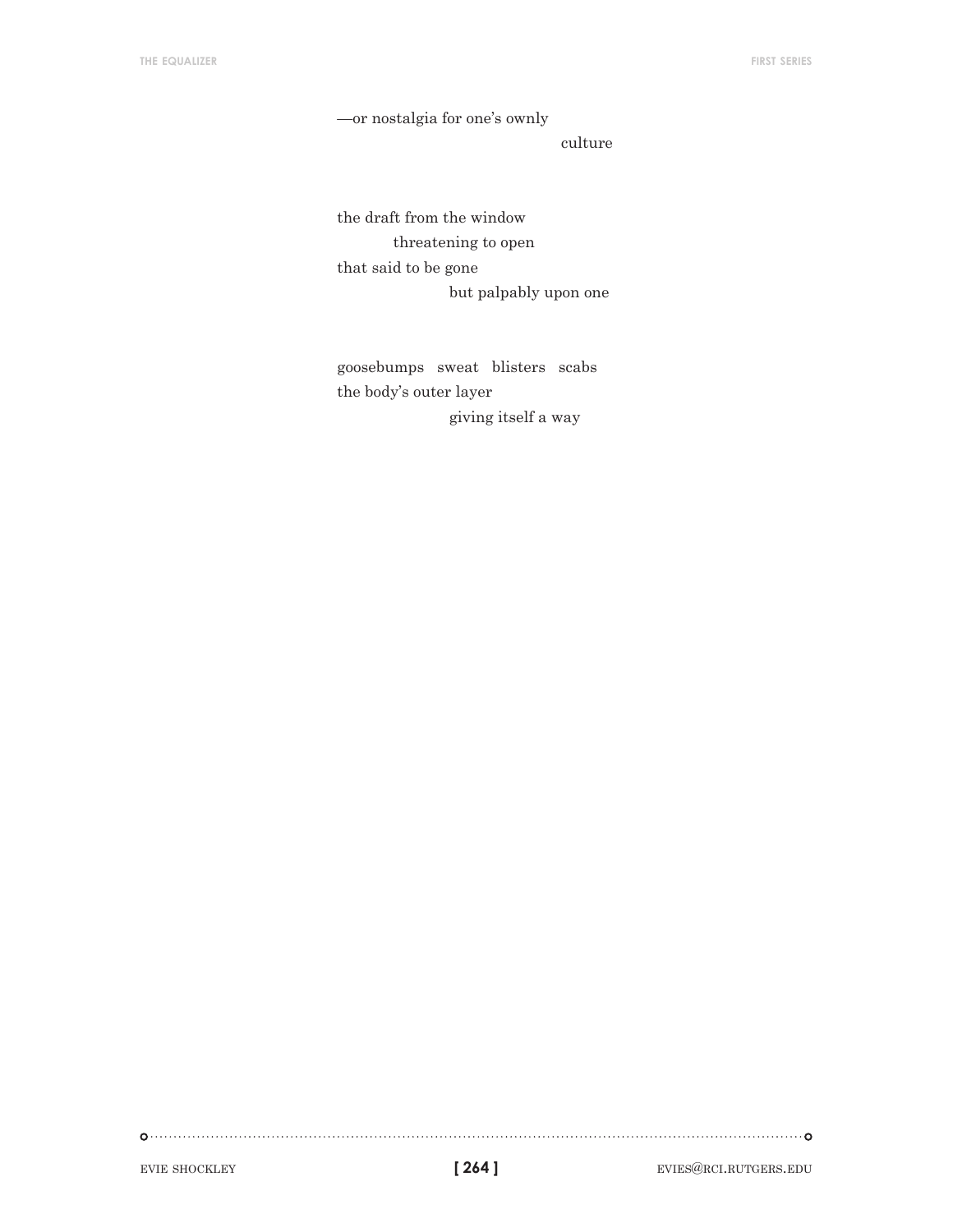—*ethical* waved around like a wand

testifying to the bearer's magic pointing always in opposite directions the *i* in *j'accuse*

ice clings thoughtlessly to saplings aesthetics stands in